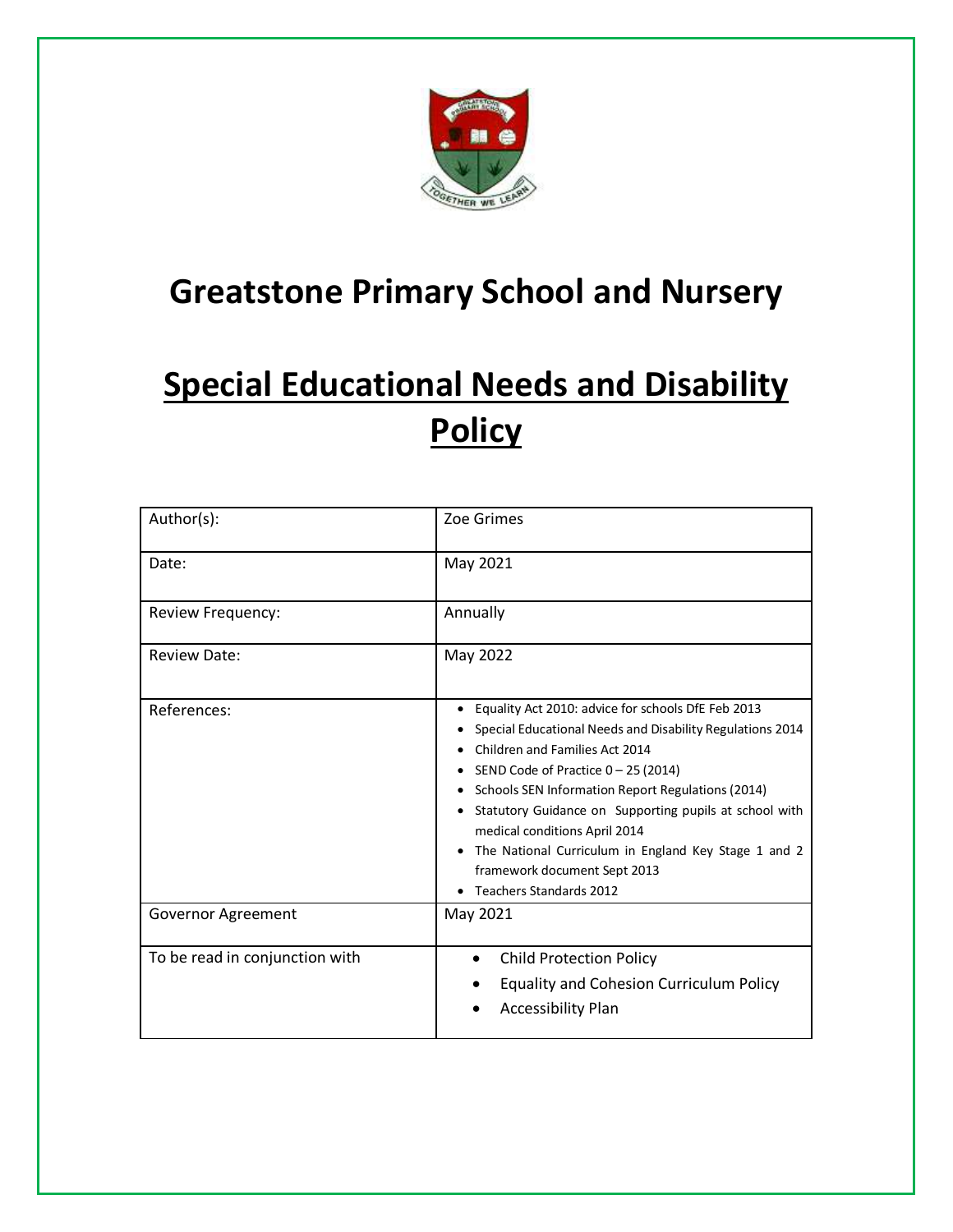## **Greatstone Primary School – Special Educational Needs and Disiability Policy**

### **Compliance**

This policy complies with the statutory requirement laid out in the SEND Code of Practice 0 – 25 (Sept 2014) 3.65 and has been written with reference to the following guidance and documents:

- Equality Act 2010: advice for schools DfE Feb 2013
- Special Educational Needs and Disability Regulations 2014
- Children and Families Act 2014
- SEND Code of Practice  $0 25(2014)$
- Schools SEN Information Report Regulations (2014)
- Statutory Guidance on Supporting pupils at school with medical conditions April 2014
- The National Curriculum in England Key Stage 1 and 2 framework document Sept 2013
- Safeguarding Policy
- Accessibility Plan
- Equality and Cohesion Curriculum Policy
- Teachers Standards 2012
- This policy was created by the school's SENDCO with the SEN Governor in liaison with the SLT, all staff and parents of pupils with SEN.

#### **Special Needs Statement**

At Greatstone Primary and nursery, all staff:

- 1. Use their best endeavours to secure that if any pupil has special educational needs the special educational provision that is required for that child is made.
- 2. Secure that where it is known that a pupil has special educational needs, those needs are made known to all who are likely to teach him and that every teacher is a teacher of children with SEN.
- 3. Ensure that the teachers in the school are aware of the importance of identifying and providing for pupils who have special educational needs.
- 4. Provide all pupils with a balanced and broadly based curriculum as provided by the National Curriculum.

The Special Educational Needs Coordinator (SENDCO) is Miss Zoe Grimes (Completed and Awaiting results for National Award for SEN- June 2021) .

#### **1. Aim**

At Greatstone we recognise that children come to school with a variety of needs. Each child has a right to have those needs recognised and met. By recognising those needs and differentiating our resources and practice we aim to give access to the curriculum for all our pupils and seek to provide a caring and supportive environment for all pupils to learn and develop regardless of their ability. All of the children on the SEN register are integrated fully into mainstream classes and supported as appropriate by all staff members. We strive to raise the aspirations of and expectations for all pupils with SEN focusing on outcomes and progress.

## **2. Principle Objectives**

- To work within the guidance provided in the SEND Code of Practice, 2014
- To identify and provide for pupils who have special educational needs and disabilities
- To encourage the active involvement of parents in supporting their child's needs
- To regularly review all children on the SEN Register, recording their progress and setting targets
- To involve pupils, where practical, in target setting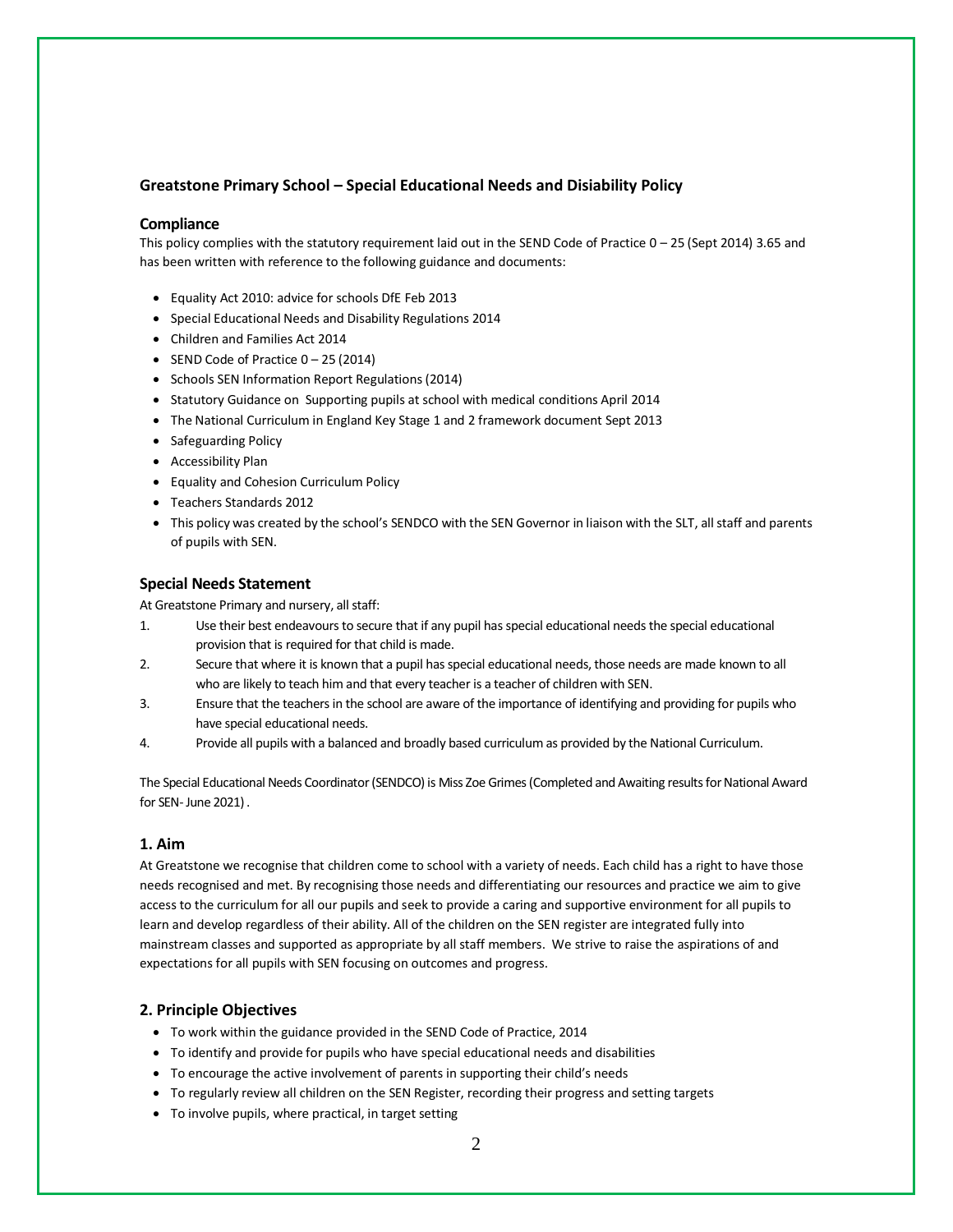- To operate a "whole pupil, whole school" approach to the management and provision of support for special educational needs
- To employ a Special Educational Needs Co-ordinator (SENDCO) with no class based teaching commitment
- To provide support, advice and training for all staff working with special educational needs pupils
- To maintain detailed records on all pupils with special educational needs
- To maintain links with other mainstream and special schools, including transition arrangements when pupils enter school, change schools or leave school
- To evaluate (annually), the success of this policy and accompanying procedures.

## **3. Identifying Special Educational Needs**

Teachers are responsible and accountable for the progress and development of all the pupils in their class, including where pupils access support from teaching assistants or specialist staff. Class teachers continually monitor the progress of all pupils in his /her class. Progress in reading, writing and numeracy, is formally reviewed during Termly Pupil Progress Meetings carried out by class teachers and SLT members.

Quality First Teaching, differentiated for pupils, is the first step in responding to pupils who have or may have SEN. The Mainstream Core Standards are used as a guide for this purpose. The key test of the need for action is evidence that current rates of progress are inadequate despite this high quality teaching. Adequate progress can be defined in a number of ways. It might be progress which:

- closes the attainment gap between the child and their peers;
- prevents the attainment gap growing wider;
- is similar to that of peers starting from the same attainment baseline, but less than the majority of peers;
- matches or betters the child's previous rate of progress;
- ensures access to the full curriculum;
- demonstrates an improvement in self-help, social or personal skills;
- demonstrates improvements in the child's behaviour

If a child is highlighted as possibly having a Special educational need, parents are informed. A meeting takes place with the parent to gather further information and issues are also discussed with the pupil. An 'Initial Concerns' checklist is used to facilitate this process. The teacher and SENDCO consider all of the information gathered from within the school about the pupil's progress, alongside national data and expectations of progress. It may be necessary for further assessments to be carried out by the SENDCO or an outside agency such as the STLS or SALT to become involved for assessment purposes. Parental permission is always sought if there is potential involvement from an outside agency. The school pays due regard to the definition, set out below, within the SEND Code of Practice (2014) when identifying pupils with SEN.

'A child or young person has SEN if they have a learning difficulty or disability which calls for special educational provision to be made for him or her.

A child of compulsory school age has a learning difficulty or disability if he or she:

- Has a significantly greater difficulty in learning than the majority of others of the same age, or
- Has a disability which prevents or hinders him or her from making use of educational facilities of a kind generally provided for others of the same age in mainstream schools or mainstream post – 16'

Within the SEND Code of Practice, the range of needs which require special provision to be made for are categorised into four broad areas:

- Cognition and Learning
- Communication and Interaction
- Social, Emotional and Mental Health
- Sensory/Physical

#### **Disability**

Many children and young people who have SEN may have a disability under the Equality Act 2010 – that is '…a physical or mental impairment which has a long-term and substantial adverse effect on their ability to carry out normal day-to-day activities'. This definition provides a relatively low threshold and includes more children than many realise: 'long-term' is defined as 'a year or more' and 'substantial' is defined as 'more than minor or trivial'. This definition includes sensory impairments such as those affecting sight or hearing, and long-term health conditions such as asthma, diabetes, epilepsy, and cancer. Children and young people with such conditions do not necessarily have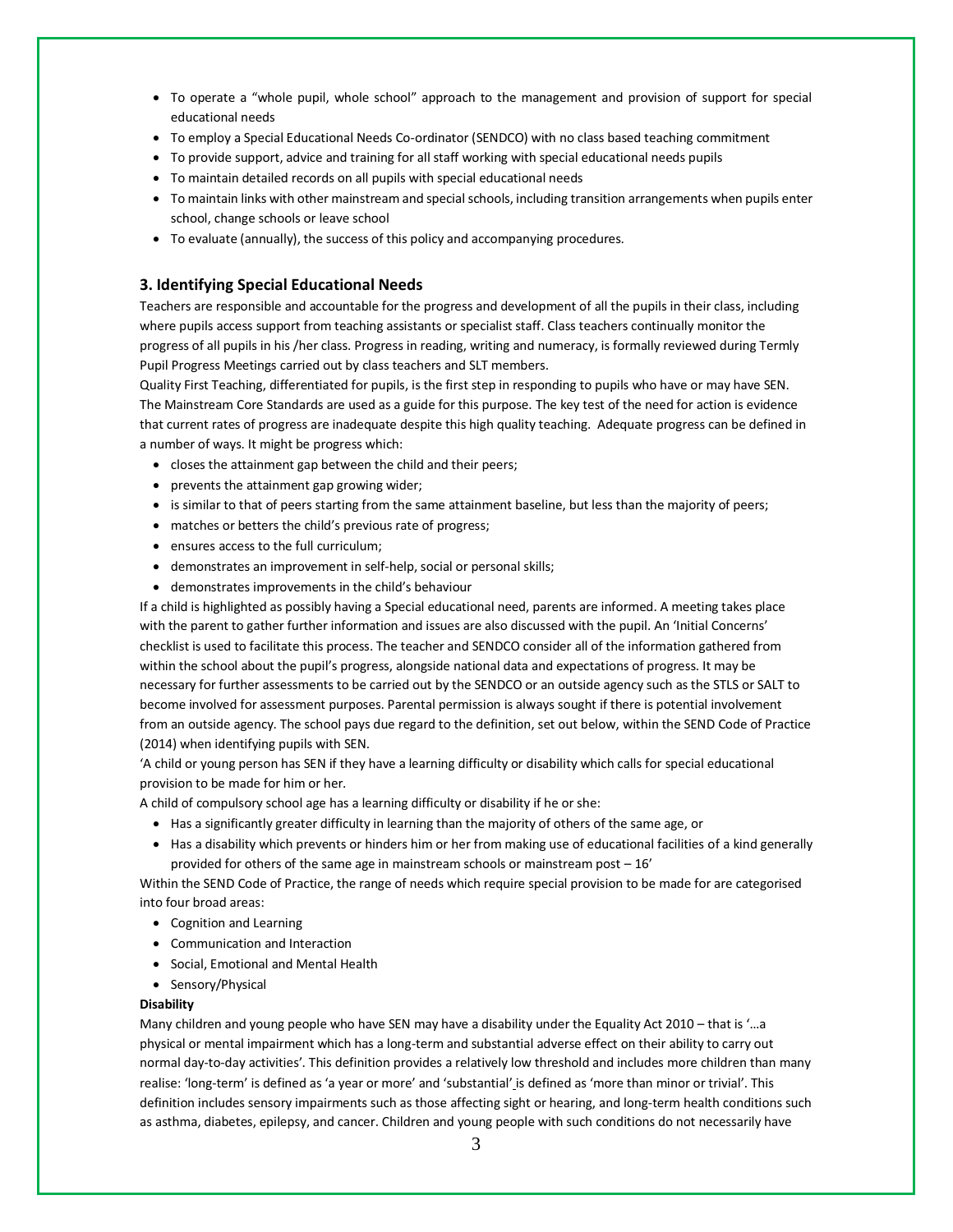SEN, but there is a significant overlap between disabled children and young people and those with SEN. Where a disabled child or young person requires special educational provision they will also be covered by the SEN definition.

As a school we observe two key duties:

- we must not directly or indirectly discriminate against, harass or victimise disabled children and young people
- we must make reasonable adjustments, including the provision of auxiliary aids and services, to ensure that disabled children and young people are not at a substantial disadvantage compared with their peers. This duty is anticipatory – it requires thought to be given in advance to what disabled children and young people might require and what adjustments might need to be made to prevent that disadvantage.

The school's Equality Policy and objectives and the Accessibility Plan can be found on the school website under the policies section.

## **4. A Graduated Approach to SEN Support**

If it is considered that a pupil is not making 'adequate progress' despite high quality teaching practices being put in place, and therefore requires special educational provision to meet their needs, then they will be placed on the SEN register.

Following assessments of needs, and advice given by the SENDCO, provision is put in place and the class teacher includes this on the Class Provision Map. Provision is reviewed regularly and at least 3 times a year along with members of the SLT team and the SENDCO.

The Assess, Plan, Do and Review strategy is implemented which also reflects the school's assessment/PPM cycle. The school provides training and support to enable all staff to improve the teaching and learning of children, including those with SEN. This includes whole staff training on those issues particularly relevant to the Special Needs Profile of the school. Training is also provided to teachers and teaching assistants specific to the needs of pupils within their class. Regular book scrutinies and lesson observations are carried out by members of the SLT and SENDCO to ensure that the needs of all children are being met and that the quality of teaching and learning is high.

#### **5. Managing Pupils' needs on the SEN register**

Class teachers along with teaching assistants, are responsible for the implementation of provision. If necessary, further assessments are carried out by the SENDCO. Teachers or teaching assistants carrying out specific interventions are required to keep records of intervention programmes being carried out and progress by those pupils via an 'intervention record sheet'. These are used to help review the outcomes set.

## **Targeted Provision**

Along with continued high quality teaching, the targeted provision can be delivered on a 1:1 basis or within a group. Due regard is paid to the Mainstream Core Standards to facilitate this. These can take a number of forms dependent on the individual child but could include: social skills groups, drawing and talking therapy, check in times, precision teaching, Clever Hands. A more comprehensive list can be found within the SEN Information Report situated on the school's website.

#### **Specialist Agency Support**

If after provision is put in place and adjustments made, the pupil is still not making adequate progress, then, with the parent's consent a referral is made to the Local Inclusion Forum Team (LIFT) whereby access is made to the Specialist Teaching and Learning Service, along with a Speech and Language Therapist, SENDCOs and an Educational Psychologist. Advice can be sought or if it is deemed appropriate by the group then observation and assessment can be carried out by the STLS and further recommendations and targets given. It may also be the case that additional agencies such as SALT or a paediatrician are referred to for assessment.

#### **Specified Individual Support**

For those pupils with high SEN an Individual Provision Plan will be set up. Parents will be informed if this is considered to be necessary.

An Education, Health and Care Plan (EHCP) will also be put in place for children whose learning needs are severe, complex and lifelong.

#### **School request for a statutory assessment for an EHCP**

Where a request for a statutory assessment is made by the school to the LA, the child will have demonstrated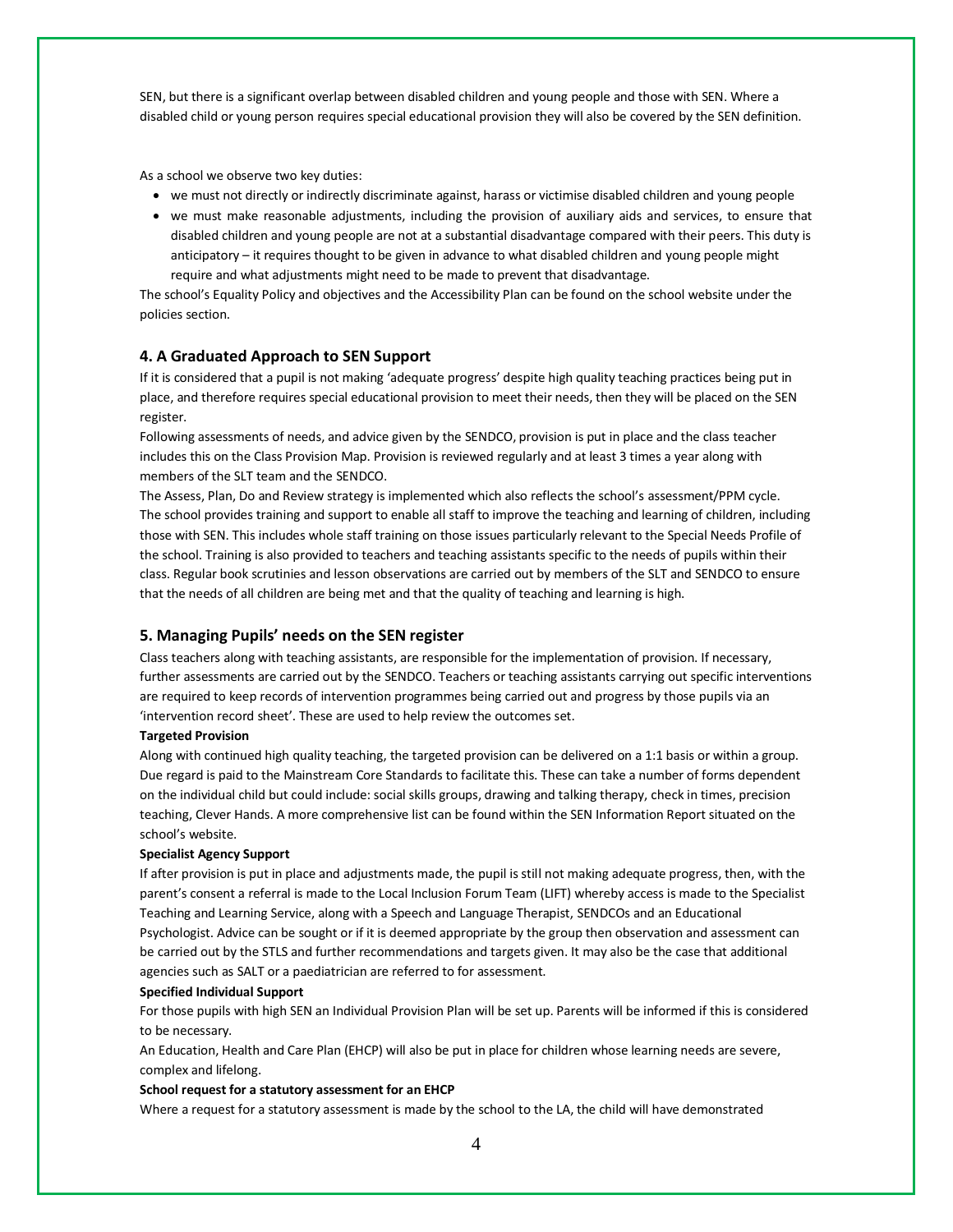significant cause for concern.

Prior to the application being made to the LA, the child will be discussed (with parent's consent) at the LIFT meeting. Further advice is sought and a decision agreed upon by the professionals as to whether an application is made for a statutory assessment. The LA will need information about the child's progress over time, and will also need documentation in relation to the child's special educational needs and any action taken to deal with those needs, including any resources or special arrangements put in place. The school will provide this evidence through SEN Support. This information may include:

- Provisions provided over a period of time and their impact
- Records of regular reviews and their outcomes
- The pupil's health including the child's medical history where relevant
- Attainment levels in literacy and mathematics
- Educational and other assessments, for example from an advisory specialist support teacher or an educational psychologist
- Views of the parents and of the child (the latter where appropriate)
- Involvement of other professionals such as health, social services or the education welfare service.

The LA may or may not decide that a statutory assessment may take place and also if an Education and Health Care Plan is deemed appropriate.

If parents wish, they may also apply to the LA for a statutory assessment for their child.

#### **Education and Health Care Plans**

All children with Education and Health Care Plans will have an 'Individual Provision Plan'.

Long term outcomes, provision and short –term targets will be set out within this document. The delivery of the provision recorded in the plan will continue to be the responsibility of the class teacher supported by the SENDCO. Close records will be kept of any interventions taking place. Provision will be reviewed three times a year in consultation with parents.

#### **Annual review of an Education and Health Care Plan**

All EHCPs will be reviewed annually with the parents, the pupil, outside agencies involved and the LA. The school and professionals involved are invited to consider whether any amendments need to be made to the description of the pupil's needs or to the special educational provision specified in the EHCP. The annual review should focus on what the child has achieved as well as on any difficulties that need to be resolved. When a review takes place of a pupil in year 5, the aim should be to give clear recommendations as to the type of provision the child will require at the secondary stage.

It will then be possible for the parents to visit secondary schools and to consider appropriate options within the similar timescales as other parents.

#### **Criteria for exiting the Register**

The SEN register is reviewed 3 times a year with due regard to criteria set out in the SEND Code of Practice. However, pupils can be added to the register or removed between these times in consultation with parents.

#### **6. Supporting pupils and families**

#### **Families**

Parents will always be an important link in the education of children and more so with the pupils with Special Educational Needs. Support is available at any time at school for families of pupils with concerns regarding any aspect of SEN. The SEN Information Report located on the school's website gives information to frequently asked questions by parents. This pays due regard to the Local Offer where more guidance is issued including details of the Kent Parent Partnership Service offering further advice and support. (www.kent.gov.uk/iask)

#### **Pupils**

All pupils have a right to receive and make known information and to express an opinion. The views of the child are given due weight according to age, maturity and capability of the child. We believe that children need to know that they are listened to and that their views are valued. Therefore, children are enabled and encouraged to participate in all decision making processes that occur in education, including:

- Setting learning targets
- Discussions about choice of school
- Contributing to the assessment of their needs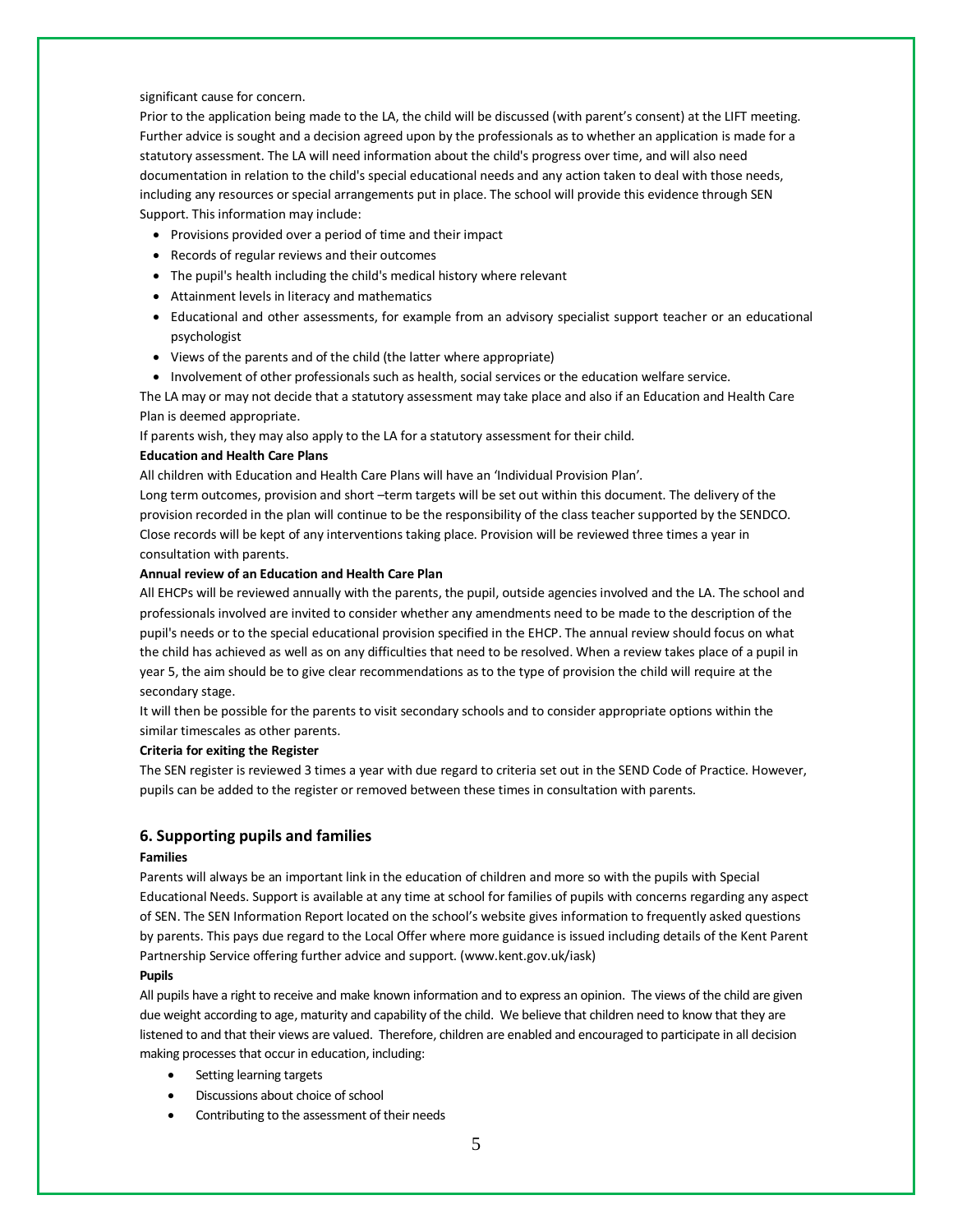- contributing to the Annual Review for an EHCP
- being involved in transition planning

All applications for places at our school will be treated fairly. No child will be refused a place in the school because of their special need, disability, race, gender, religion or background. We recognise that transitions can be difficult for a child with SEN and consequently take steps to ensure that any transition is as smooth as possible. For further information regarding admissions please see our Admissions Policy on the school website.

#### **Joining School**

Admission to Greatstone Primary School will be according to the criteria set out in the Governing Body's Admissions Policy.

We will contact the previous school of any child with SEN entering the school at any point other than Reception to determine how the child will be inducted and to enable us to benefit from previous knowledge of the child. We will contact the Pre-school of any child with SEN entering the school into Reception for the same reason.

#### **Moving Through School**

A phased transition will take place from the Foundation Stage through the Key Stages by:

- Strengthening a programme of pupil visits between the key stages.
- Passing on information.
- Teachers and support staff meeting to discuss the educational needs of individual children.
- Arranging for after school sessions to take place where the parents can meet their child's new teacher

#### **Leaving School**

We will seek to effect a phased transition across Key Stage 2 and 3 by:

- Encouraging staff visits between secondary and primary schools with a pastoral and teaching focus.
- Strengthening a programme of pupil visits between the key stages.
- Where possible and appropriate, provide opportunities for support such as additional visits to the school of choice or involvement in a social skills group prior to the transfer.
- Passing on information

In the case of a child with SEN transferring to a different school at a time other than at the end of Year 6, information is sent to the new school, with the offer of a discussion with the SENDCO regarding the particular needs of the child. All pupils on the SEN register access the National Curriculum assessments and tests in years 2 and 6. If considered appropriate, special arrangements are put in place for pupils requiring extra time or a 'reader' during the year 6 assessments. All pupils, regardless of their ability, carry out regular assessments in reading, writing and maths. Some pupils have medical conditions at Greatstone School and procedures are put in place to manage these conditions.

## **7. Monitoring and evaluating SEN**

Provision for pupils with SEN is regularly monitored through book scrutinies and observations of adults working with pupils. As with all pupils, assessments identify progress and areas to be worked on. Provision Maps are discussed at review with class teachers, teaching assistants, the SLT and SENDCO. Provision put in place will be shared with parents at parent's evenings. Individual Provision Plans will be reviewed three times a year in collaboration with parents. Close tracking is kept of pupils' progress through intervention sheets kept by adults working with pupils. The approach of Assess, Plan, Do and Review is adopted by the school.

## **8. Training and Resources**

The school budget, received from the Kent Local Authority, includes funding for supporting children with SEN. Overall school provision for SEN is determined by the needs of the pupils as detailed within the Special Needs Register. A whole School Profile of Need is compiled(see appendix).The Head Teacher decides on the deployment of resources for SEN, in consultation with the school governors on the basis of the needs of all the children identified as SEN within the school. The school provides training and support to enable all staff to improve the teaching and learning of children, including those with SEN. All teachers and support staff undertake induction on taking up a post and this includes a meeting with the SENDCO to explain the systems and structures in place around the school's SEN provision and practice to meet the needs of individual pupils.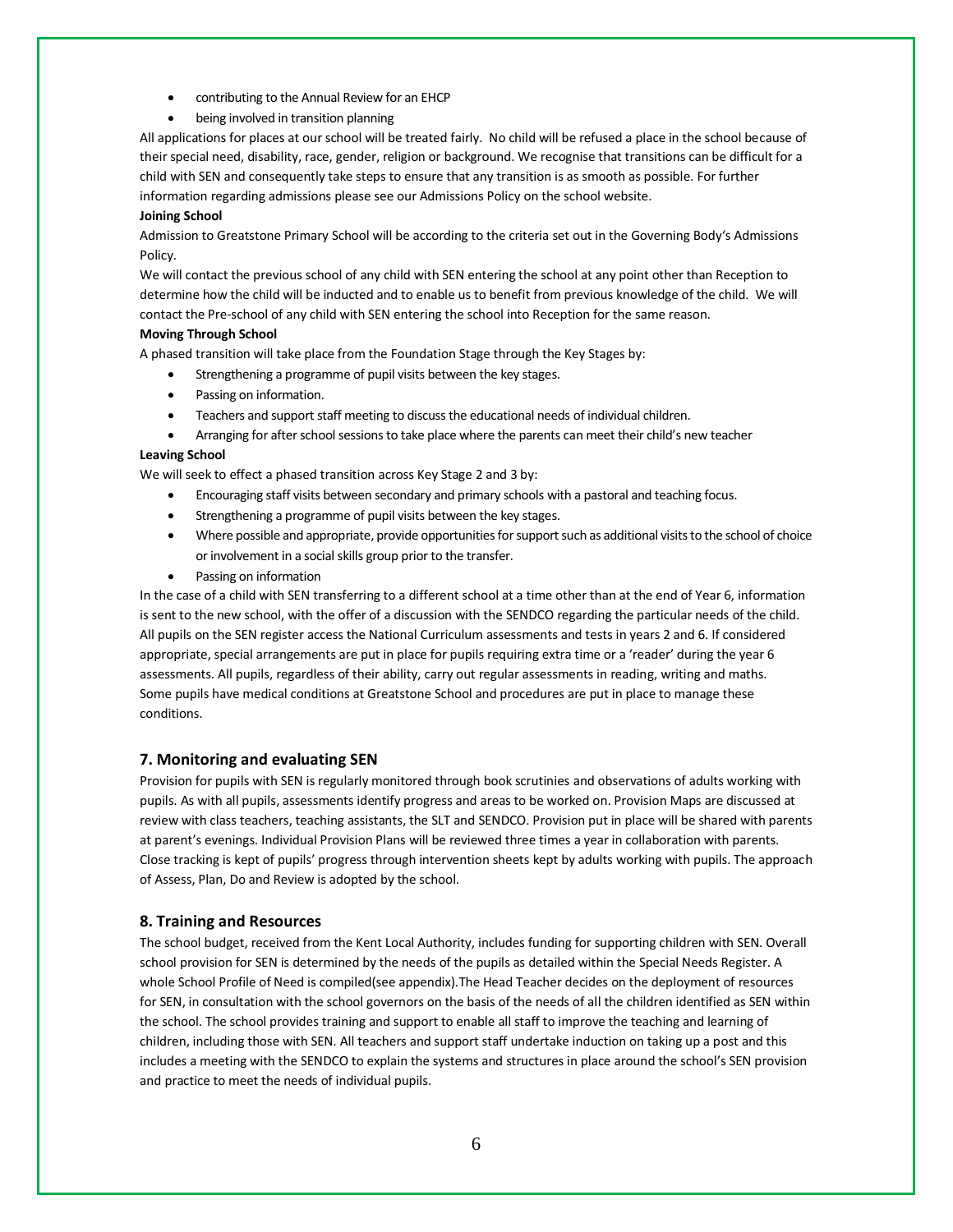## **9. Roles and responsibilities**

## **Teaching Assistants**

- Liaise with the class teacher and SENDCO in order to plan for, and meet the needs of, that child;
- Liaise with other colleagues where necessary;
- Where appropriate, deliver an intervention group and record observations as planned by the class teacher
- Attend appropriate training courses and where appropriate disseminate information to other members of the support staff.

#### **The Classteacher**

- Check on the progress of pupils and identifies, plans and delivers (with support from the SENDCO) any additional provision the child may need.
- Include provision for pupils with SEN within the class provision map
- Collaborate with the SENDCO in formulating Individual Provision Plans
- Ensure that the school's SEN Policy is followed in their classroom and for all the pupils they teach with any SEN.
- Deliver 'Quality First Teaching' with due regard to the Mainstream Core Standards.
- Gather information in preparation for possible identification of SEN and complete an 'Initial Concerns Checklist'
- Liaise with parents at all stages of intervention, including when they have concerns about their child prior to a child being placed on the SEN register
- Liaise with the SENDCO at all stages of intervention, following the correct procedures and implementing any advice
- Liaise with external agencies where appropriate
- Liaise with TAs and other support staff
- Attend appropriate training courses and disseminate information to other members of staff.

#### **The SENDCO: Miss Z Grimes**

- Develop and review the school's SEN policy.
- Co-ordinate all the support for children with SEN
- Liaise with outside agencies
- Maintain the school's SEN register and make sure that records of children's progress and needs are kept.
- Provide specialist support for teachers and support staff in the school, so that they can help children with SEN to achieve the best progress possible.
- Manage the day-to-day operation of the policy
- Monitor the school-based assessments for pupils with SEN and complete documentation required by outside agencies and the LEA;
- Act as a link with parents
- Ensure there are resources, human and material, and a range of teaching materials to enable appropriate provision to be made
- Monitor and evaluate the special educational needs provision
- Report to the governing body
- Contribute to in-service training of staff
- Work closely with the Senior Management Team and colleagues.

#### **Headteacher: Mrs S Lewis**

- Is responsible for the day-to-day management of all aspects of the school; this includes the support for children with SEN.
- The Head teacher will give responsibility to the SENDCO and class teachers, but is still responsible for ensuring that all children's needs are met.
- The Head teacher must make sure that the Governing Body is kept up to date about issues relating to SEN.

#### **The SEN Governor: Mrs C Southen and Mrs W May**

- Is responsible for making sure that the necessary support is given for any child with SEN who attends the school.
- The SEN governor may be contacted for support to parents regarding Pupils with SEN or disabilities.

## **10. Reviewing the Policy**